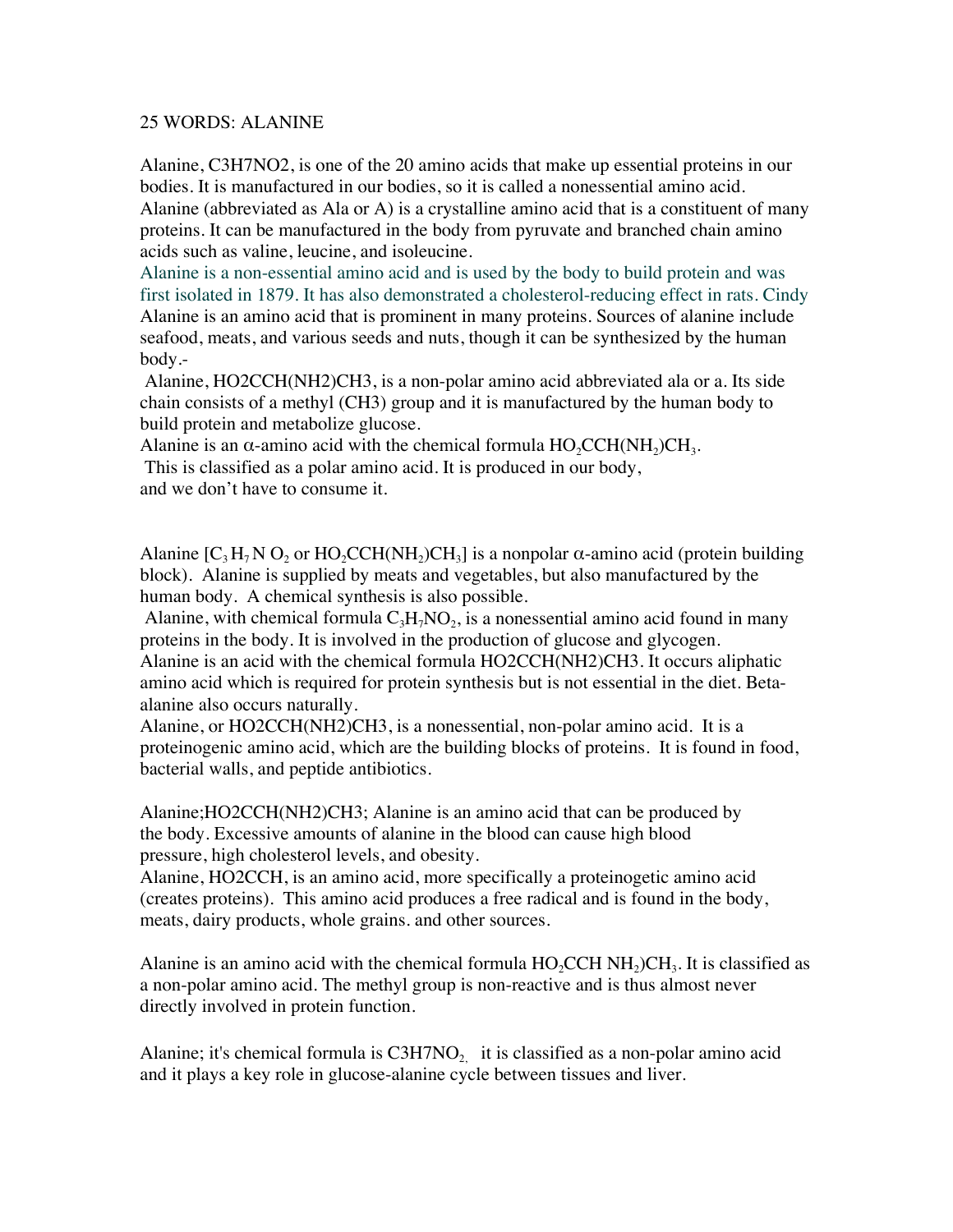Alanine is a nonessential amino acid. That means that it can be manufactured by the human body and does not need to be obtained directly through the diet.

Alanine; Alanine, HO2CCH(NH)2CH3, is one of twenty amino acids that the human body uses to assemble thousands of different types of proteins. Alanine can be manufactured by the human body, making it a nonessential amino acid. Alanine is an  $\alpha$ -amino acid with the chemical formula  $HO_2CCH(NH_2)CH_3$ . The L-isomer is one of the 20 protienogenic amino acids, i.e. the building blocks of protiens.

Alanine, HO2CCH(NH2)CH3, is an amino acid. It is manufactured by the human body, and evidence says that high levels of it can lead to higher blood pressure and higher BMI. Alanine is a nonessential amino acid, meaning it can be manufactured by the human body, and doesn't need to be obtained directly through diet. It is found in many foods, but is concentrated in meats.

Alanine is an proteinogenic amino acid, meaning it is a building block of protein. It is nonessential, as the body can self-manufacture it, and its formula is  $HO_2CCH(NH_2)CH_3$ .

Alanine has the chemical formula  $HO_2CCH(NH_2)CH_3$ . The L-isomer is classified as a non- polar amino acid and is one of the 20 proteinogenic amino acid. D-alanine occurs in bacterial cell walls.

Alanine, chemical formula C3H7NO2 , is an amino acid. It can be mainly found in meat, dairy products, eggs, beans , nuts, seeds, etc. Some studies have shown that high levels of alanine can lead to higher blood pressure and cholesterol.--

Alanine, with the chemical formula of HO2CCH(NH2)CH3, and classified as a non-polar amino acid. Alanine is also a nonessential amino acid and is contained in food, especially meat.

The chemical formula for alanine is HO2CCH(NH2)CH3. Alanine is an alpha amino acid. The molar mass of alanine is 89.1 g/mol. Alanine is classified as a non-polar amino acid.

alanine; Alanine is a nonessential amino acid and does not need to be directly obtained from the diet. It is found in a variety of foods such as dairy products, meat, nuts, soy, and whole grains.

Alanine is one of the simplest non-polar amino acids. It can be created by the human body but is found in many foods such as meat.

 Alanine is an amino acid with the chemical formula HO2CCH(NH2)CH3. The methyl group of alanine is non-reactive and is therefore almost never directly involved with protein function.

Alanine  $(C_3H_7NO_2)$  is amino acid that found in human body that does not require diet process. It also found in foods, such as vegetable and meat, including egg, nut, seafood, soy bean, brown rice, whole grain, etc.

Alanine is an amino acid that has the chemical formula  $HO_2CCH(NH_2)CH_3$ . This amino